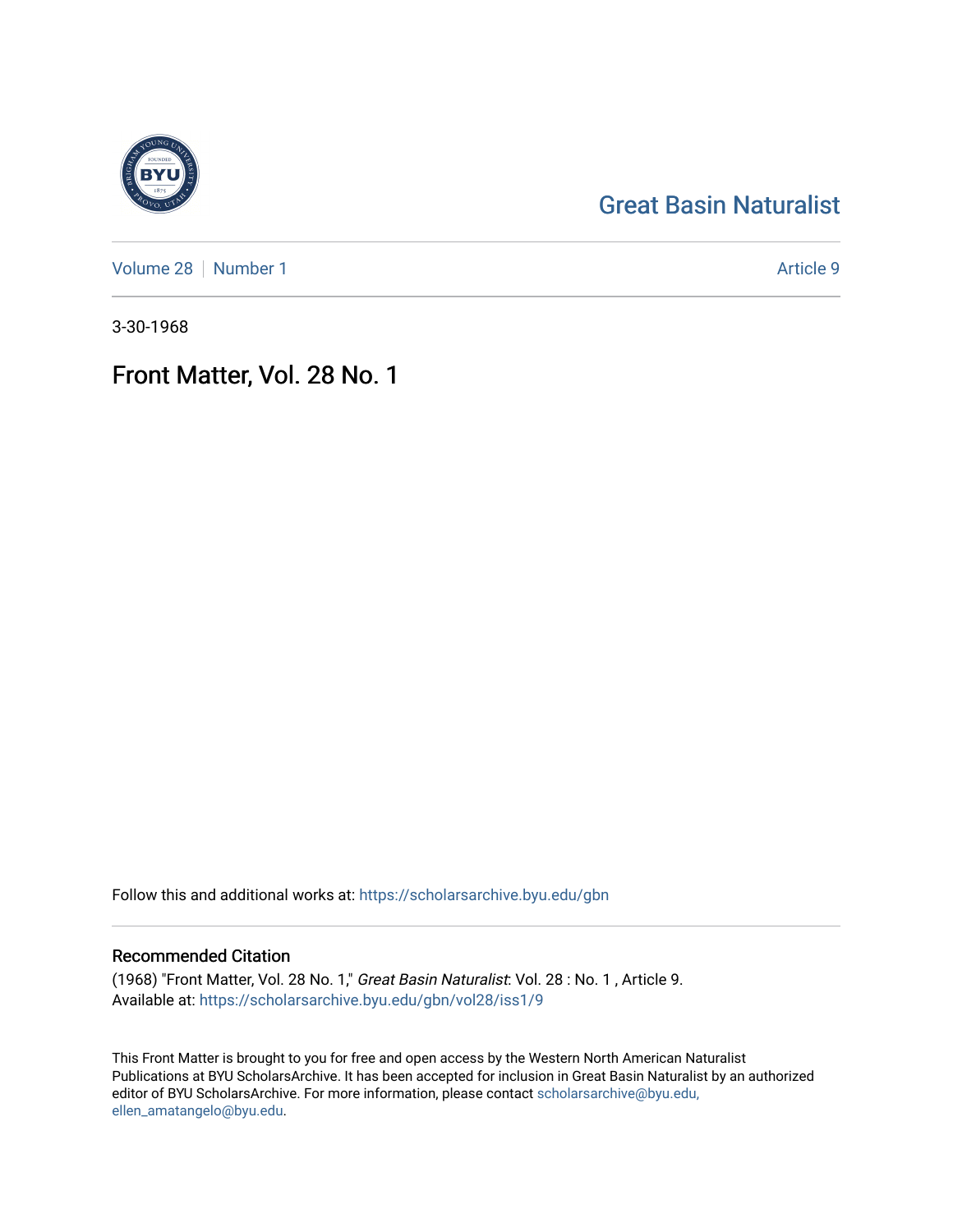

Volume XXVIII, No. 1 March 30, 1968

MIJS COMP FOOIL **LIBRARY** 

MAR 1971

# **The**

# HARVARD Great Basin OFTURFILIST



PUBLISHED BY **BRIGHAM YOUNG UNIVERSITY**